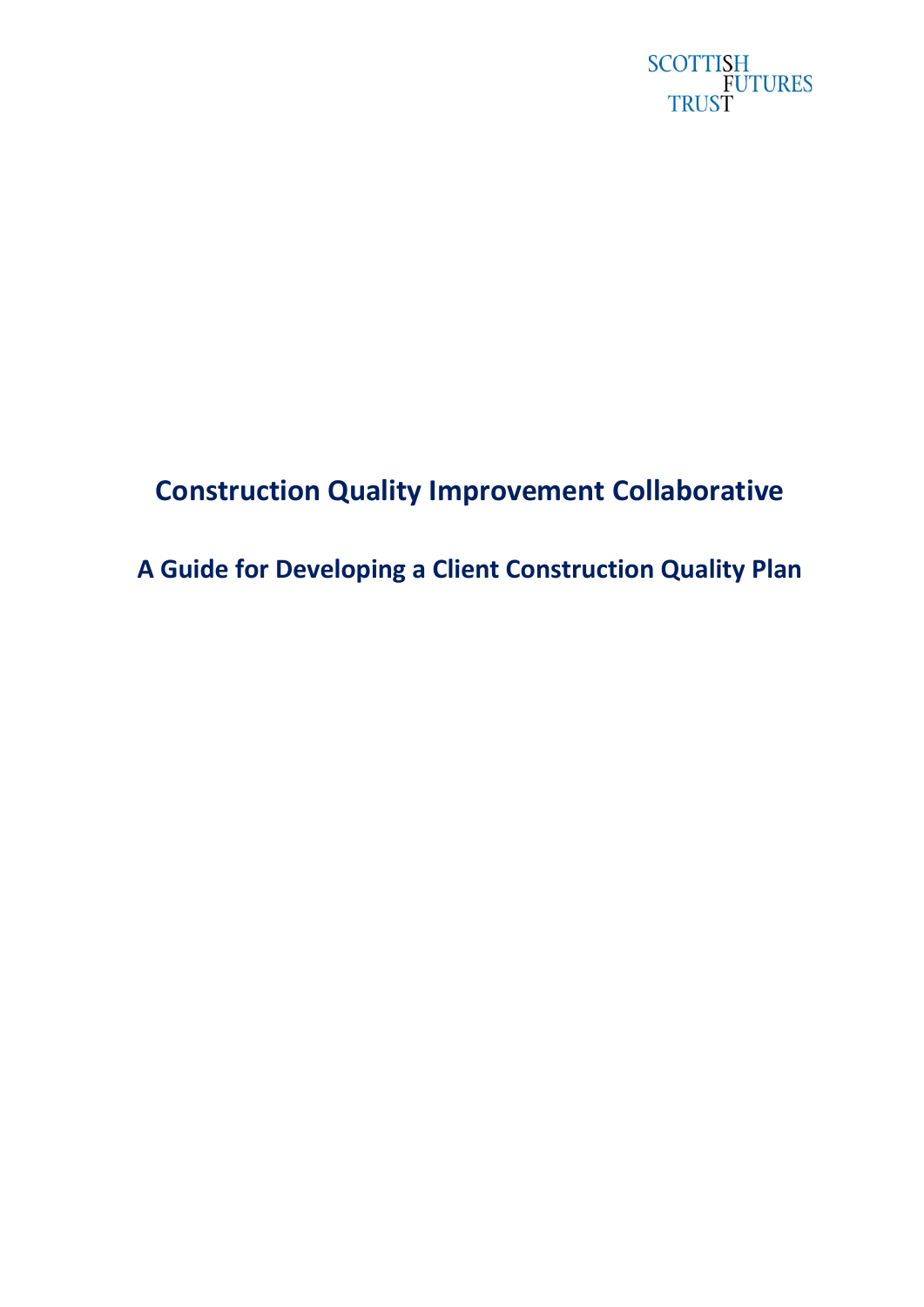# SCOTTISH<br>FUTURES<br>TRUST

#### **Contents**

#### **Executive Summary**

- **1. Introduction**
- **2. Creating Conditions for Success**
	- **2.1. Alignment to process**
	- **2.2. Competency roles & responsibilities**
	- **2.3. Behaviours**
	- **2.4. Quality Assurance & Control**
	- **2.5. Technology**
	- **2.6. How to measure success**
- **3. The Role & Delivery of the Quality Plan**
	- **3.1. Introduction**
	- **3.2. Why**
	- **3.3. When to implement**
	- **3.4. Who**
	- **3.5. What should be considered & documented**
	- **3.6. Alignment to the key drivers**

#### **Appendices**

- **List of useful resources (SG guidance/ GIRI)**
- **Case Studies**
- **Template Quality Plan (List of Headings)**

#### **Version Control – V1.0**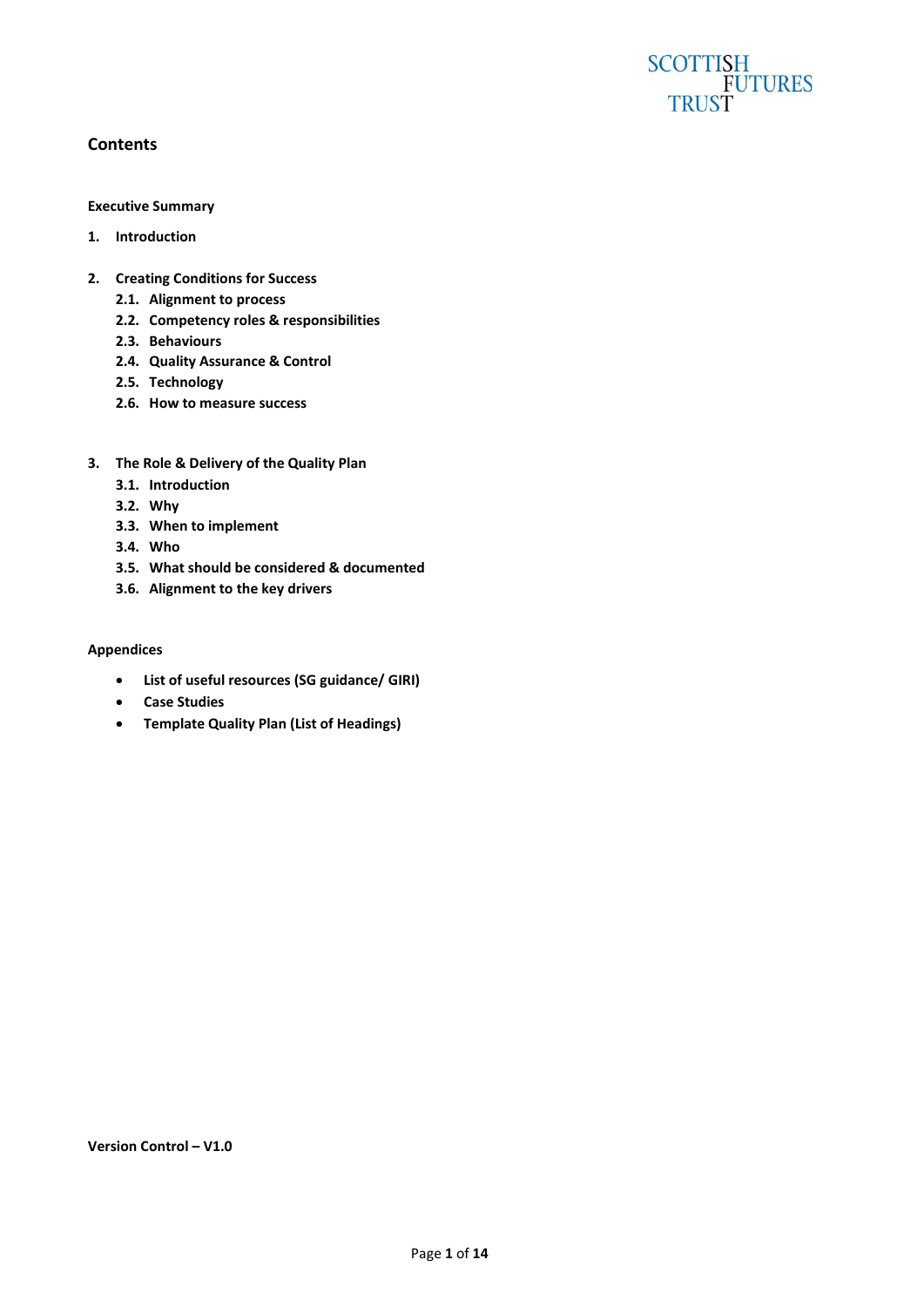

## **Executive Summary**

Over the last 5 years there have been significant, well publicised, failures of quality on a number of projects including Edinburgh Schools, DG One Leisure Centre, NW Campus and Queen Elizabeth University Hospital. Each of those projects was subject of an independent inquiry into the failings. Those charged with the delivery of these projects did not set out to fail, but it is evident from the reports that they did not articulate, or implement, a plan for success. The cost of failure, in terms of quality, is a subject covered extensively by the Get It Right Initiative (GIRI). GIRI's research suggests that the direct cost of avoidable error is in the order of 5% of project value. Their research has revealed that the true figure is closer to 21% or £21 billion per annum across the UK. Access to their work is available **[here](https://getitright.uk.com/reports)**.

By adopting a culture where everyone feels motivated to play a positive role in delivering sustainable construction quality, this will support Scotland's net zero carbon goals. Getting work right avoids additional waste and produces buildings which will perform, in terms of energy use, as intended.

It is essential that achievement of the required **quality** is given as much prominence in the management of the project as **health & safety, cost and time.** As with those aspects of the project, there needs to be a plan developed and agreed on how quality will be achieved. The plan needs to explain how work will be proactively managed to achieve quality and not depend on reactively responding to failures in quality.

This guide provides support to contracting authorities as they look to develop a project quality plan and also create the conditions for success.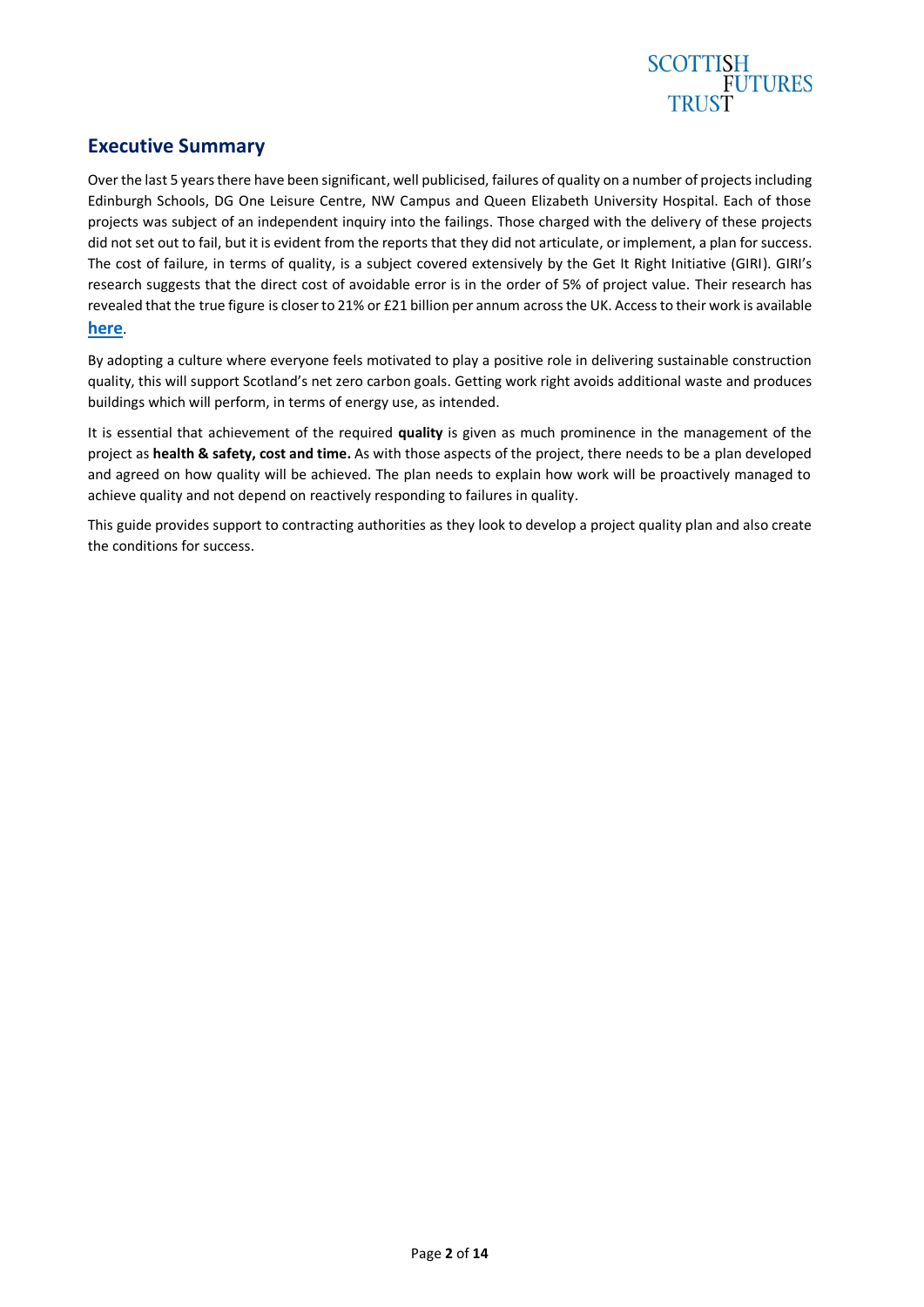

## **1. Introduction**

This document provides a guide to the development, management, and effective application of quality plans across the project Life Cycle. This guide is in response to the Construction Quality Improvement Collaborative (CQIC).

The Construction Quality Improvement Collaborative (CQIC) is an initiative involving Scottish Government, SFT, other public sector contributors and representative bodies across the construction industry (including Construction Scotland, RIAS and RICS) with the overall vision of "**creating a sustainable quality culture across construction by 2025".** 

All too often efforts to drive quality start when a project commences on site. It is essential that the approach to quality is a feature of a project from the outset.

The CQIC is taking a holistic approach and has identified four key drivers of quality achievement for all stages.

- Alignment all parts of the system, including procurement and design, contributing to the delivery of quality compliance.
- Competence, roles and responsibilities the need for all contributors to be clear about their roles and responsibilities and competent to deliver them.
- Behaviours creation of the conditions that embed a "right first time" culture at all levels and at all stages.
- Quality assurance and control implementation of appropriate management controls and systems to ensure that the right resources are in place and the right decisions are taken at the right time.

The CQIC is continuing to develop and will provide guidance, notes on good practice and case studies to support the achievement of quality. These will be made available on the CQIC website once the initiative is formally launched.

The Scottish Government's Construction Phase Handbook, which provides guidance to assist public sector Clients manage and procure construction projects, has a chapter which is dedicated to the requirements for, and approach to, quality. Access to the Chapter 3 – Quality in the Construction Phase Handbook is available **[here](https://www.gov.scot/publications/construction-phase-handbook/pages/3/#page-top)**.

#### **What is Quality?**

The Handbook referred to above defines quality as follows –

The successful delivery of a construction project depends on many, sometimes competing, factors coming together. Quality is one such factor and an important one. Quality is objective not subjective and must be measurable against a defined standard. It must not be mistaken for a simple aesthetic, a shinier finish or more expensive components. It is a combination of a number of aspects and can be defined as follows:

*Quality has two elements to it. Firstly, it is about defining a specification which meets the functional and operational requirements of the use and users of the built asset and, secondly, it is about delivery in all respects of that specification through its design, procurement and construction.*

**Figure 1.**

Delivery of the specification in itself will comprise a number of aspects of the project and the following schematic describes the key elements which, when they are all present and correct *in all respects,* will mean a quality output has been achieved.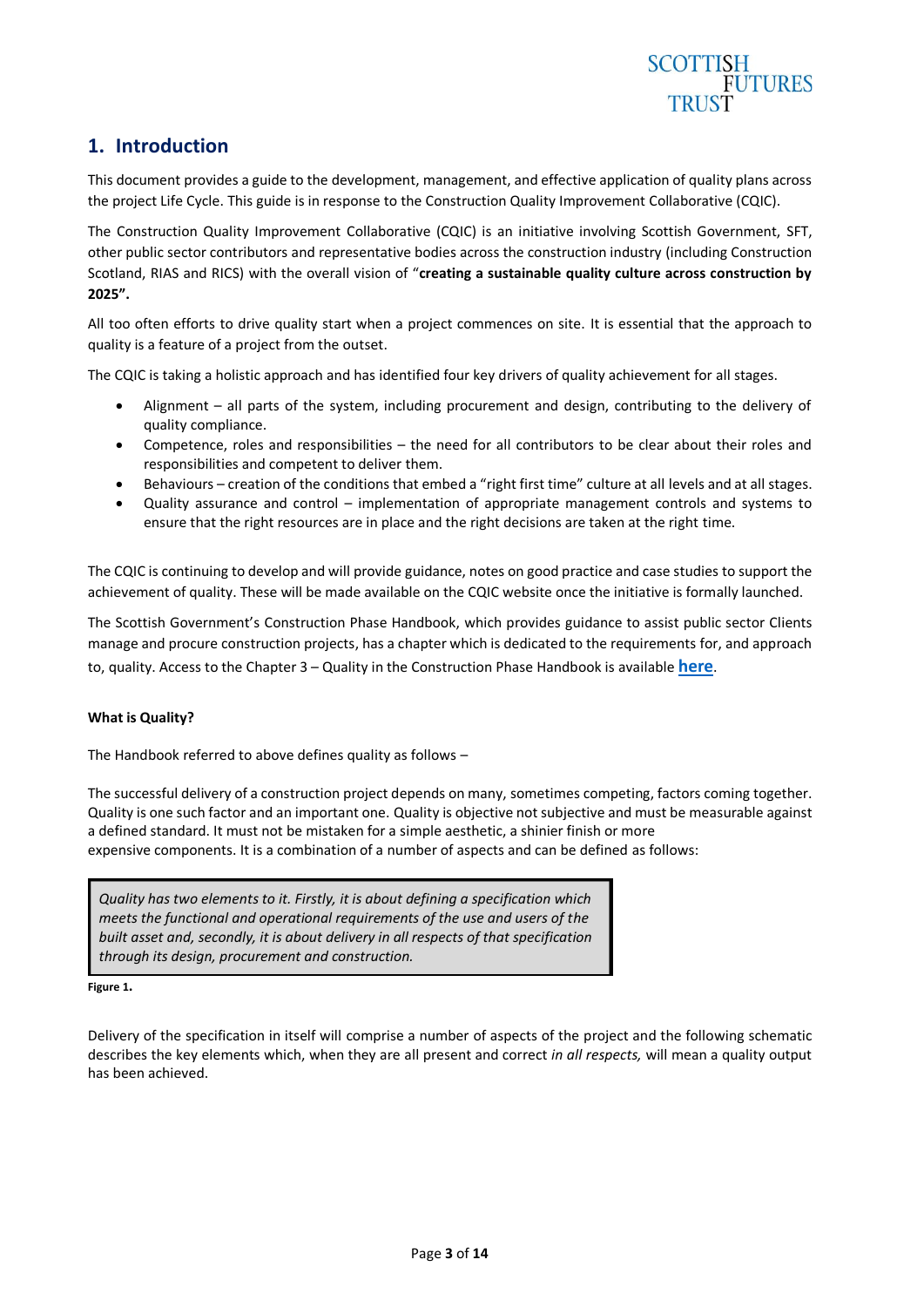## **SCOTTISH FUTURES**

## **Design Specification**

Complies with statutory standards and meets the requirements of the use and users of the asset

## **Quality**

**Materials** 

All three aspects present and correct in all respects

Meets requirements of the design specification and legislative standards

## Construction

Is carried out in accordance with the scheme specified by the designers, manufacturer's installation instructions and statutory standards

#### **Figure 2.**

Acceptable quality will not be delivered where there is un-remediated deviation from the specification. Therefore, there must be procedures in place to ensure its delivery and deal with any deviation from the specification. Remediation may include correcting the deviation or redefining the specification. This applies to each of the three requirements:

- **Design.** If the design does not meet the statutory and functional requirements of the use and users of the building, acceptable quality is not present.
- **Materials.** If the materials are not ordered, supplied and/or received according to the design specification or manufacturer's standard as set out in the contract, acceptable quality is not present.
- **Construction.** If construction is not in accordance with any or all of the design specification, manufacturer's instructions and statutory requirements, acceptable quality is not present.

There must be a continual review on behalf of the Client by personnel with the requisite skills, expertise and experience of each aspect to ensure that the requirements are being met. This review must be routine as well as in response to planned or 'accidental' deviations. Each aspect should not be viewed in isolation. A change in one is likely to have a knock-on impact on another. Therefore, a change prompted by a planned deviation during, for example, construction must be reviewed against that phase but also against the outputs of the design and materials aspects and any remedial action taken.

The delivery of quality, as described above in *Figure 2*, is a non-negotiable. Contractors and consultants are obliged to deliver it according to their contracts. The contract must set out what is required to deliver the output. The specification should define exactly what is required, no more no less; if more is required then the specification must be amended to reflect that.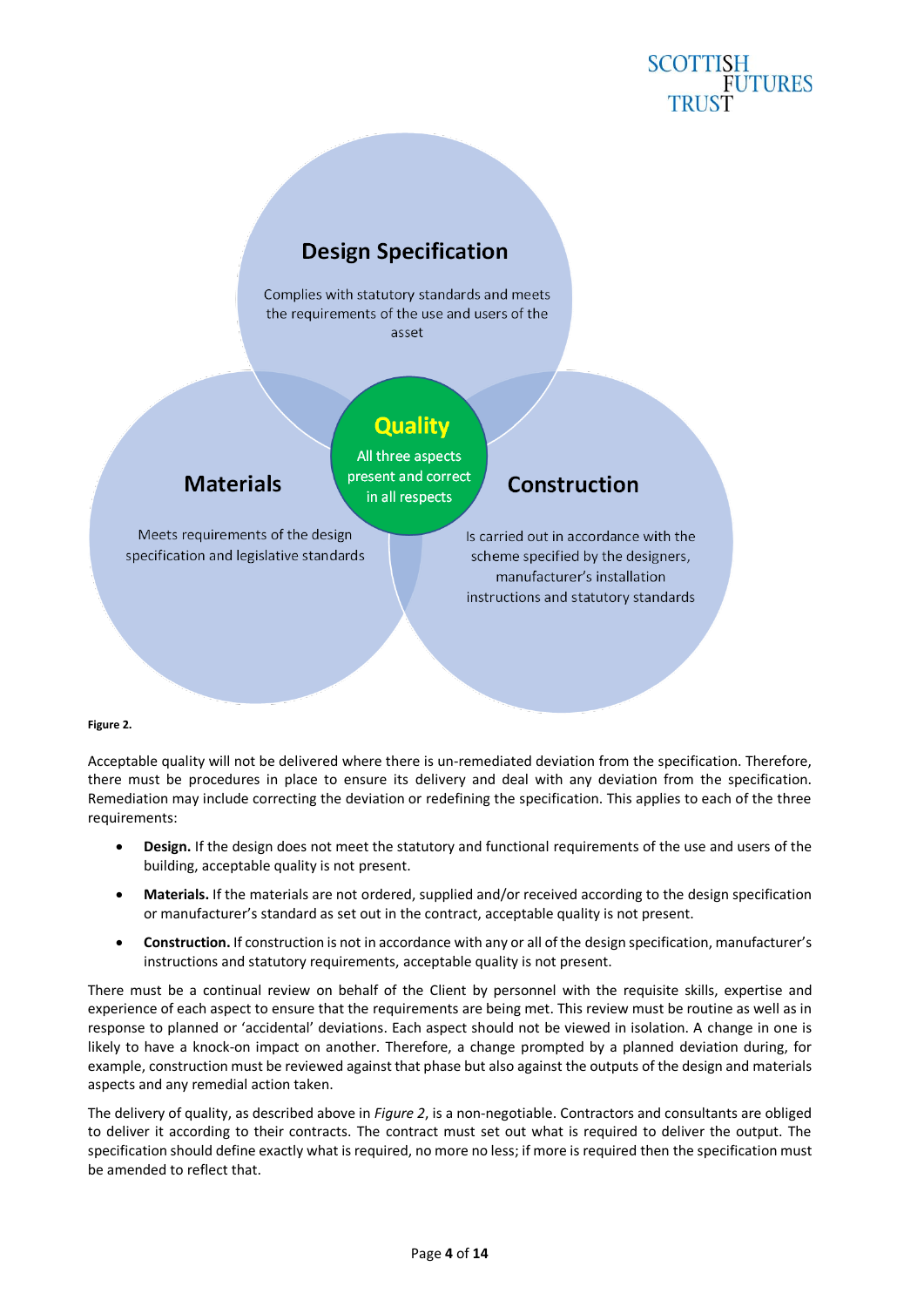

Although the contractor is contractually obliged to deliver the specification, the Client cannot simply sit back and leave it all to the contractor. They must be proactive in ensuring and assuring that an effective quality management system is in place and being followed regardless of whether the procurement strategy and associated contract documentation places the majority of the risk with the contractor. This requires a collaborative approach led by the Client.

Effective communication is essential, and this starts with the Client ensuring that everyone involved in the project whether part of the Client team, the consultants or the contractors and their sub-contractors, is clear about what is required of them both individually and collectively as a team. This will be done through a number of documents including the business case, personal job descriptions and contracts as well as being reinforced during meetings.

Procedures must be put in place to deal with issues relating to deviations from the quality standard set out in the specification. Remedial action to address such deviations must be taken and can include action to either correct the deviation or review whether the design specification requires to be redefined.

The delivery of all the Client contributions to quality described in the above definition need to be set out at the start of a project. This guide provides support to deliver best practice quality plans that can document, support and embed a quality culture and practice within projects to deliver improved outcomes. A quality plan alone will not deliver success and it is the behaviours and collective ownership of quality across all project stakeholders that will improve quality across the project lifecycle.

## **2. Creating Conditions for Success**

## **2.1. Alignment to process**

All parts of the process must be designed and implemented to drive quality and improve performance. This requires that:–

- Policy and guidance are aligned across the sector
- Project delivery systems, including procurement, are aligned
- Everyone has access to the right information at the right time

## **2.2. Competency roles & responsibilities**

All contributors are clear about their roles and responsibilities and are competent to deliver them.

- We have the appropriate project leadership and management in place
- Our culture encourages everyone to accept responsibility for delivering quality
- Everyone has the right skills, experience, and qualifications to do a quality job
- We are committed to developing people

## **2.3. Behaviours**

To create the conditions that embed a positive 'right first time' culture at all stages and by all those involved in the project.

- Leadership demonstrates a commitment to delivering the CQIC vision and values
- All personnel are engaged and create a positive working environment with the right conditions for realising change

## **2.4. Quality Assurance & Control**

To do it right first time – at the right time

- Processes are in place to ensure compliance and to prevent errors
- Mechanisms are in place to detect and address any variations to agreed standards
- Appropriate project resources are available for programme, design, materials, skills and budget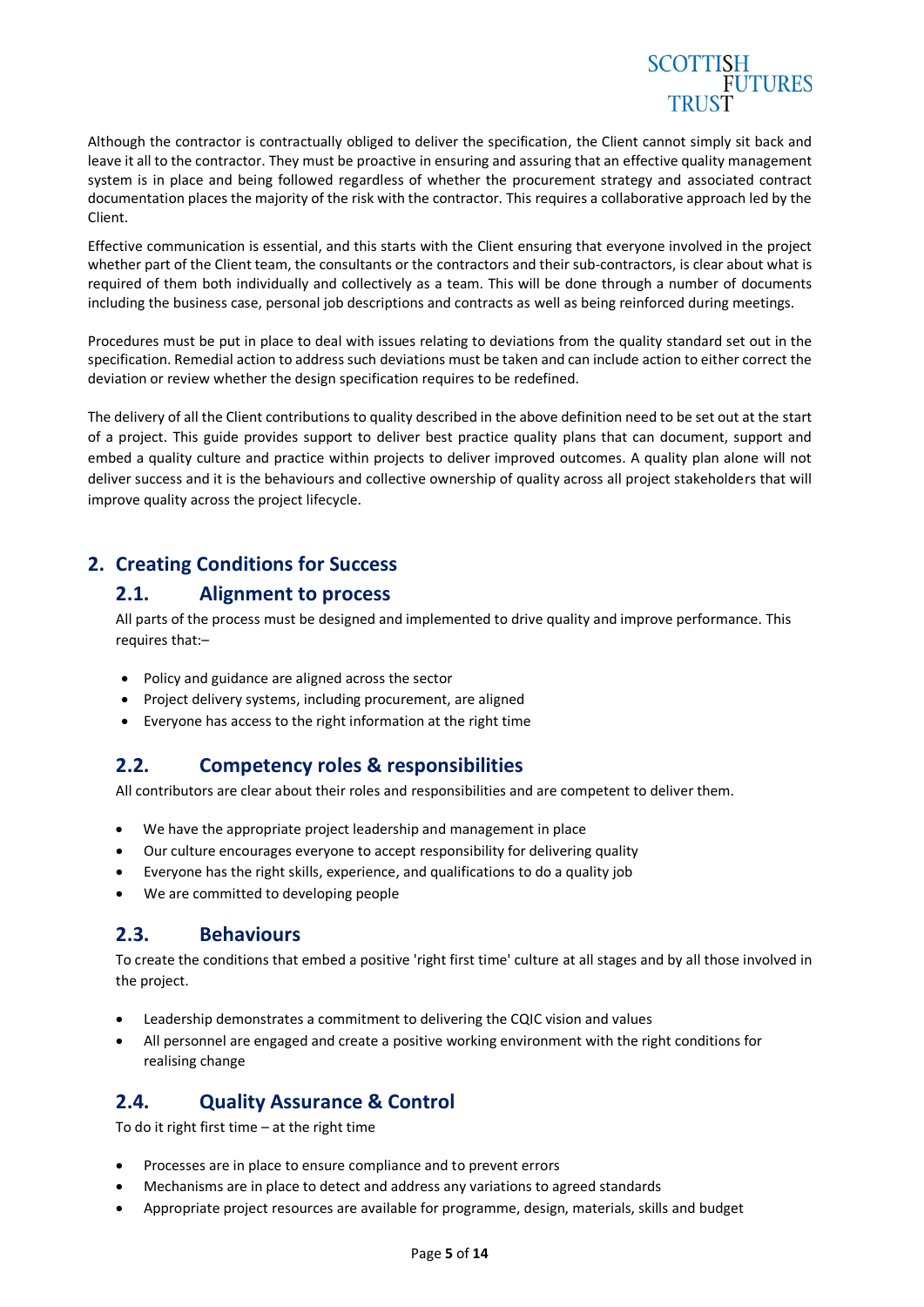

## **2.5. Technology and Information Management**

The use of technology can significantly support the delivery of quality. Technology and the management of information are seen as a key mechanism for the public sector to secure improved performance in how they plan, invest, deliver and manage theirinfrastructure. The use of BIM, information management systems, photocapture and other technologies need to be considered at an early stage in the project process. Adding them at a later stage can mean that the project is not set up to make use of the technology, appointments do not include use of them or that the costs are not included in the overall budget. Information on the use of technology is available in the Infrastructure Technology Navigator **[Here.](https://infratech.scottishfuturestrust.org.uk/)**

Effective management of information is a key aspect of achieving and demonstrating the achievement of quality. In the case of the Learning Estate Investment Programme (LEIP), it is a requirement that the use of a Standard Information Management Plan (SIMP) approach is implemented. Information on SIMP is available **[Here](https://bimportal.scottishfuturestrust.org.uk/level1/stage/8/task/64)**.

## **2.6. How to measure success**

Measurement of the impact and success of the approach to quality can be challenging. It is not unusual for quality to be judged by how many items there are on a snagging list as at the due date for Completion. A high number of items on the list at this stage tends to suggest that the works are not to the required quality and perhaps are not yet complete. Equally, a small number of items at Completion may be due to expending a significant amount of time and resources in the latter stages of the construction to put right work which was not done properly in the first place. The measurement of the success of a proactive approach to the delivery of quality during the construction stage needs to take into consideration the following factors:–

- How many issues or non-conformances are being recorded as the work progresses?
- How significant are these issues  $-$  a measure may be the time, resources and materials that are required to remedy the issues.
- Do you have confidence in the records that are being kept of the issues that are being raised?
- How expediently and efficiently are issues that are raised being remedied? Are they being reported as outstanding over a significant or sustained period?
- Are the same issues being repeated or have lessons been learned from early incidents and has preventative action been taken to avoid repetition?
- Is there evidence of good collaboration, openness and transparency between your team, the design team and the contractor and between the contractor and the supply chain?
- Even though there are a relatively small number of snagging items at Completion, is there a longer list of items being raised, and which need to be remedied, once the facility is in use?

To truly measure the impact of a pro-active approach to quality it is important that a thorough lessons learned session takes place at the end of each key stage of the project. As well as identifying what went wrong, and what must be done better on future projects, it must also consider what went well and how this can be assuredly replicated on future projects.

Analysis can be done of the records kept of issues that have been recorded as snags or defects either during the execution of the works or once the facility is in operation. This can give an insight into the extent of failures of quality. As was noted above, the Get It Right Initiative research suggests that the basic cost of such failures is at least 5% of project value. They note that the true cost of the impact of failures in quality is much higher. It should be noted that analysis of the records is not something that is done as a matter of course. The records of snags and defects are generally used as a checklist of what needs rectified and what has been rectified. The data is seldom used to proactively assess the extent or nature of problems which have arisen. Such an approach would have to be a specific requirement, and this would have to be included in the contract.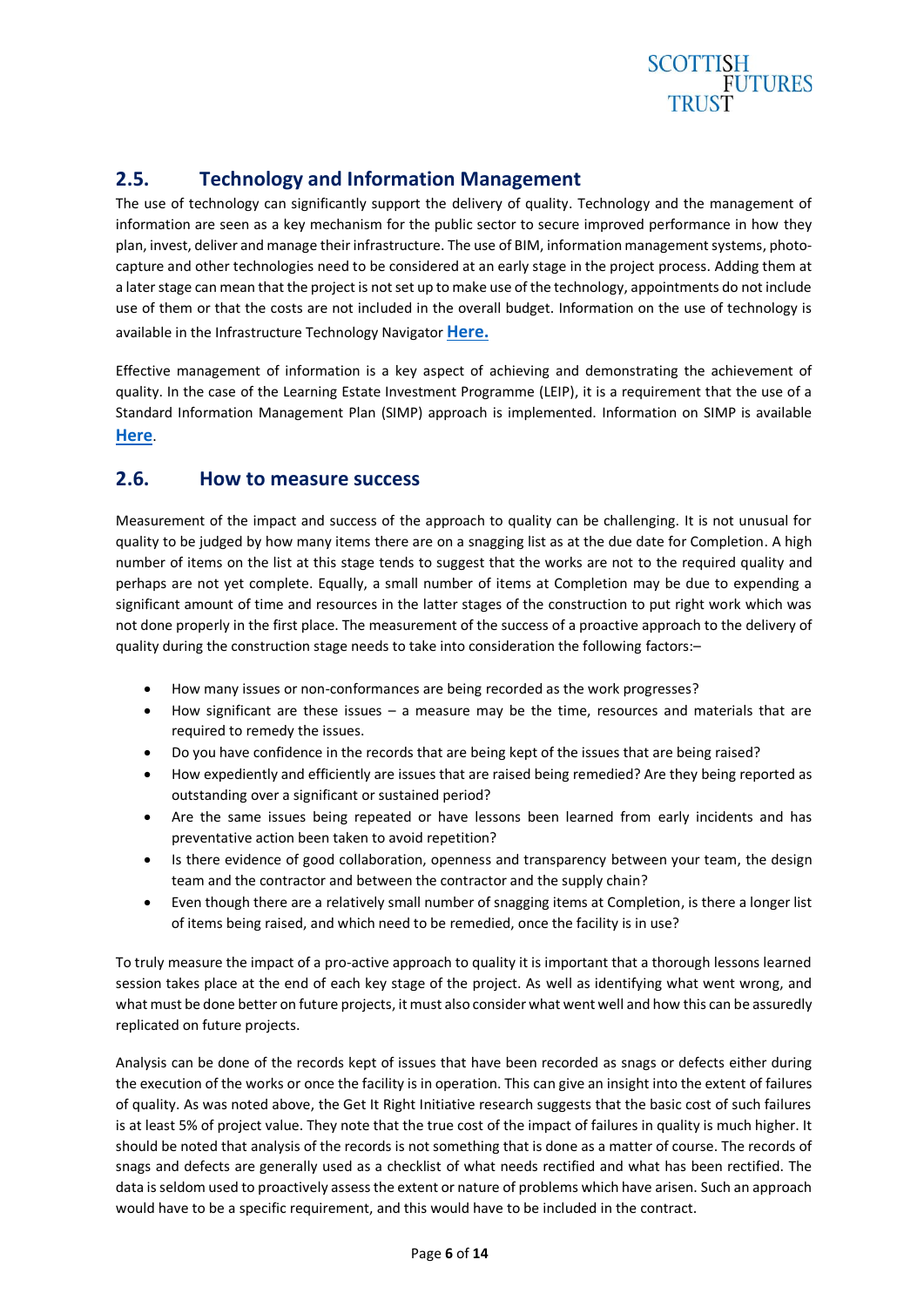## **SCOTTISH FUTURES TRUST**

## **3. The Delivery of the Project Quality Plan**

## **3.1. Introduction**

#### **Implementation of a Project Quality Plan**

The development of a quality plan within a project should address all stages in the delivery process including briefing, design, procurement, construction, and handover. It needs to be developed as a part of the project initiation and kept up to date as the project progresses. The quality plan should set out an agenda for action and cultural change and not just be a document to evidence the process for assessing quality within a project. The plan should set out: -

- Ethos and project vision for quality
- Aligned quality process for project delivery process
- Roles & responsibilities
- Cultural change and behaviours
- Quality Control Process
- Document the requirements by stage
- Consider the role of technology to support quality.

Section 5.5 of this guide provides suggested considerations and themes to be addressed when preparing and developing a project quality plan. It is not a template for the quality plan but details the issues that need to be considered and incorporated in a plan which is setting out to proactively manage and achieve the required quality. It should emphasise the ethos of quality that must be adopted. By doing so it will support cultural change, and behavioural change, beyond a checklist and assure that the project delivers high quality product and outcomes.



#### Figure 3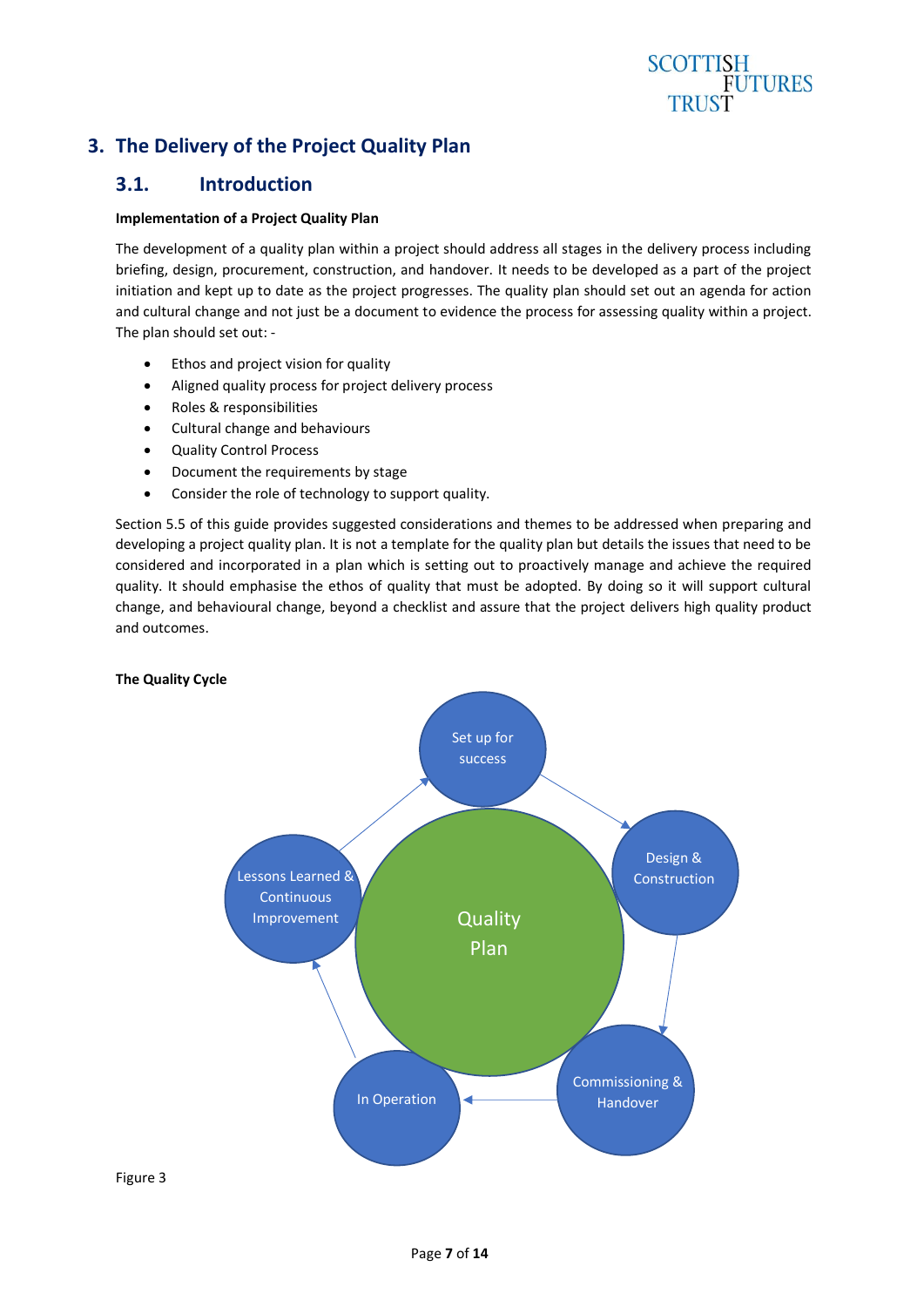

## **3.2. The value of the Project Quality Plan**

Quality does not happen by accident! In the majority of instances, a reasonable standard of quality is achieved, and the outcome is deemed satisfactory, even without a clear quality plan. This is normally due to the knowledge, experience, expertise and efforts of those involved. However, without a clearly thought-out quality plan there is a much higher chance that quality will not be achieved, and circumstances will intervene to cause a failure of quality. That plan needs to be written down and shared so that all parties have a common understanding of the approach to assuring quality is achieved.

## **3.3. When should it start?**

The earlier that a quality plan is produced, the better. Ideally by RIBA Stage 1. This will be a Client task.

This plan should not be confused with the Contractor's Quality Plan. The Contractor's plan will describe how they are going to manage quality for those aspects of the project which they can manage and control. It will not cover how the authority is going to fulfil their role in proactively managing quality. How the Client organisation will specify the requirement for a Contractor's Quality Plan, receive and review it, should be included in the Client's Quality Plan.

It is worth noting the work of the Construction Quality Assurance Initiative (CQAI) which worked with a selection of pilot projects to consider how a proactive approach, with an increased focus on quality, might be developed and implemented for the projects during the on-site stage. Information on the CQAI, and the approaches implemented, is available **[here](https://www.scottishfuturestrust.org.uk/storage/uploads/constructionqualityassuranceinitiativepdf.pdf)**.

## **3.4. Who is Responsible for the Quality Plan?**

The key step change in the creation and management of a quality plan is the need to ensure the quality plan is led, managed and delivered by the Client organisation. The supply chain will support the development and may supplement the quality plan but not have overall responsibility.

A decision has to be made on the right resources to deliver the plan within the Client organisation. Although it may be necessary to have an external resource to draft, or support drafting, of the plan, it is essential that it reflects the Client's intended approach and that they take ownership of the plan and its implementation. The articulation of the approach to quality, and the production of a Quality Plan, can be a daunting prospect. However, it is likely that many of the areas which will be included in a Quality Plan are already done by Clients. They are just not articulated in a written plan. Detailed below is a list of suggested topics and questions that Clients will wish to consider in the development of their Quality Plan.

## **3.5. What should be considered and documented?**

This section outlines some key questions and considerations for addressing within a project Quality Plan.

#### **Project Vision and Ethos for Quality**

- 1. What is the project vision and ethos for quality and how will this be communicated to stakeholders and supply chain members?
- 2. What ways will the requirements for, and approach to delivering, quality be communicated to project members – e.g. appointments, initial inductions to the project, site inductions, project review meetings etc.

#### **Governance, Roles and Responsibilities**

3. Are the roles and responsibilities of all the key parties on the project clearly defined? Who is involved and how do they link together?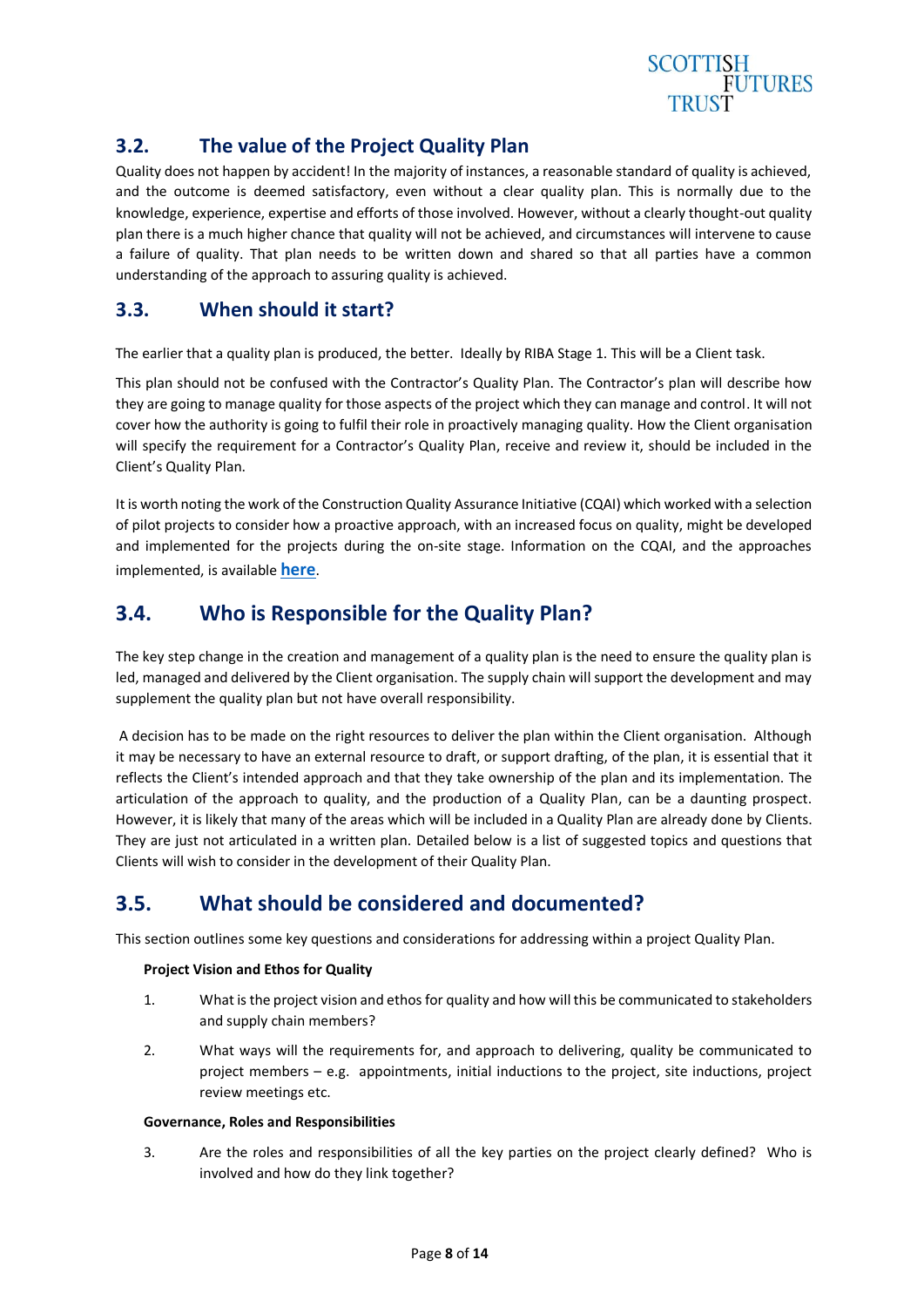

- 4. Has the Baseline Skillset Toolkit been used for those leading the project? Click **[here](https://www.scottishfuturestrust.org.uk/publications/search?q=baseline+skillset)** for more information on the Baseline Skillset Toolkit.
- 5. What are the governance and project structures? How will they support the definition and achievement of quality?
- 6. Is there an identified role which includes being a champion for quality? This might not be a separate appointment but is someone within the senior management of the project identified as a focal point for the drive to achieve the required quality. They should show leadership towards delivering the required quality. They will not be solely responsible for the delivery of quality but should have knowledge and experience of how quality is achieved, what the risks to quality are and be prepared to intervene, and where necessary escalate matters, where they perceive that the approaches being taken, or behaviours being displayed, are putting quality at risk.
- 7. How will the approach to quality and associated monitoring be embedded within the overall project assurance process? An example would be that the Project Board receives a regular report on quality matters.
- 8. Do all stakeholders understand the principles of quality of design and construction being sought, and do they have a collective ambition for the project?

#### **Information Management and Technology**

- 9. How will the information management approach and process support the quality process?
- 10. Will the Client organisation ask for access to the constructor's quality management software? This was a successful approach taken on the CQAI pilot projects and is very beneficial to the Client's team. It provides openness and transparency on how quality is being managed and a shared insight into the extent of snagging and non-conformance. Has the requirement been, or will it be, highlighted during the procurement process? What records of quality achievement will be required to be maintained during construction and provided as part of the project documentation at handover?
- 11. Is a photo-capture technology or progression scanning technology to be used during the construction process? Is it allowed for in the project budget? Information on the use of technology is available from the Tech Navigator which is accessible **[here](https://infratech.scottishfuturestrust.org.uk/)**.
- 12. Will there be use of technology such as a Common Data Environment? If so, how will it be used?

#### **Briefing & Procurement**

- 13. How will the lessons learned, specifically on construction quality, from previous projects be captured to inform an improved approach to quality? This might include consultations, post project reviews and post occupancy evaluations and engagement with operational teams. This is with reference to lessons learned with regards to the whole process. Elements of the in-use lessons learned may be covered by the Briefing and Evaluation process. Information on Briefing and Evaluation is available **[here](https://www.scottishfuturestrust.org.uk/storage/uploads/sftframework18052021.pdf)**.
- 14. How will the brief be developed and reviewed to ensure it captures the expectations in terms of quality?
- 15. How will the project budget and programme be established to allow sufficient resources (of funds and time) in design and construction, to allow the required quality to be achieved?
- 16. How will procurement take the delivery of quality into account (for all aspects design and construction)? It is important that delivery of quality is a key criterion in the selection of consultants and contractors. There must be clarity that a contractor's Quality Plan will be required that explains the approaches they will take to getting the work right and not just how they will fix snags. Separate guidance to good approaches for quality during construction is being prepared.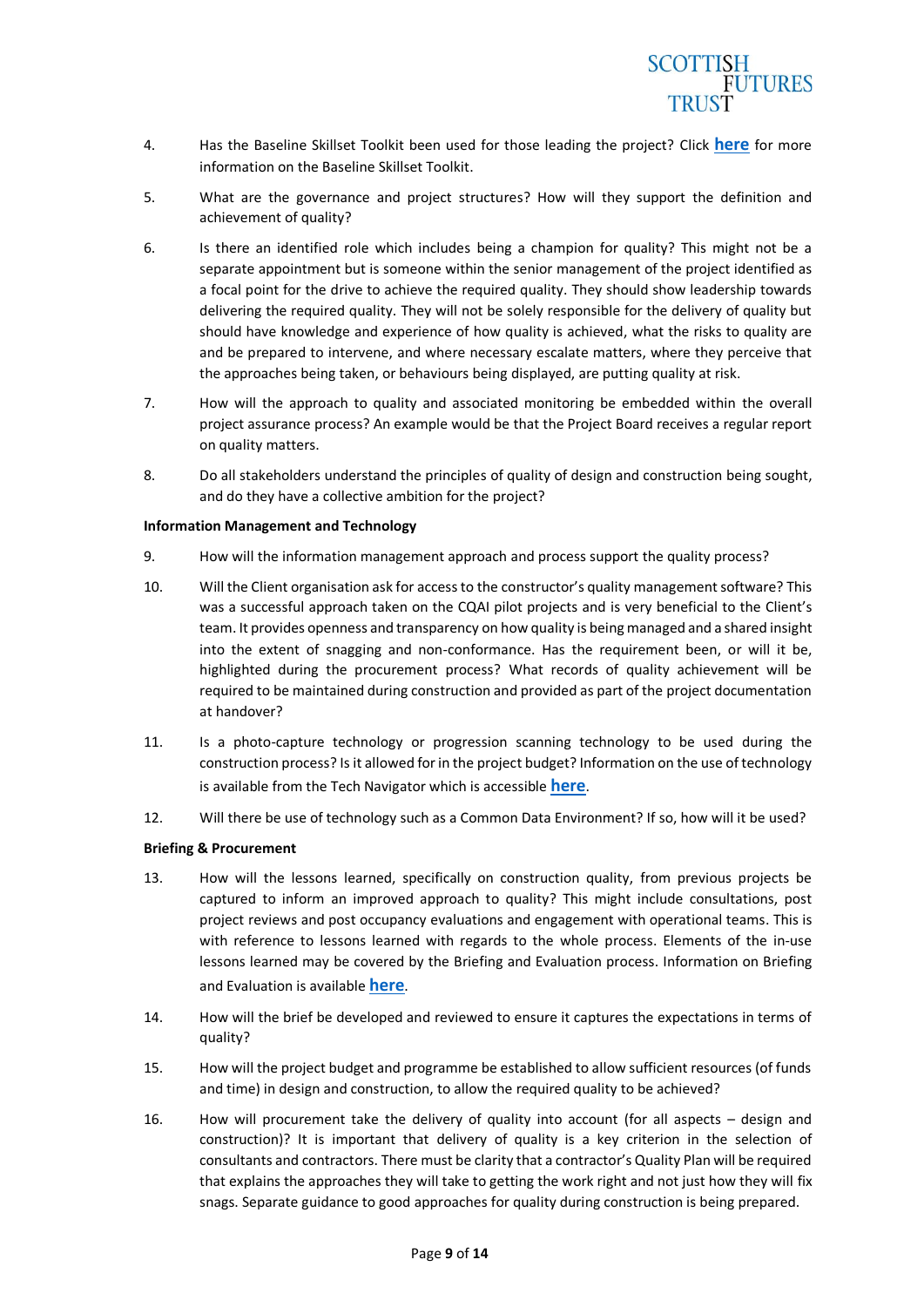## **SCOTTISH FUTURES**

#### **Design & Construction**

- 17. How will designs be reviewed and the risks to their compliance aligning to the Client's project requirements addressed? Does the Client have an internal resource to support this or will external support be required?
- 18. Who will review the contractor's quality plan? Have the requirements for the provision of the contractor's quality plan been clearly set out? Guidance for approaches to achieving quality during the construction stage will be provided as a part of the CQIC. How will the implementation of the designer and/or contractor's Quality Plan be monitored during the execution of the project? Will compliance audits be carried out in addition to physical inspections of completed works?
- 19. Is there a design responsibility matrix? How will Contractor's Design Portion (CDP) elements be dealt with? Who will review the CDPs for compliance with the overall design?
- 20. What is the process for independent quality assurance during the construction phase? Is it a Clerk of Works, Inspector or Technical Advisor? How much time will be dedicated to the project? Again, separate guidance on the use of Independent Quality Assurance will be produced as a part of the CQIC and will be made available. Will a separate M & E Clerk of Works/Inspector be provided? If there is off-site fabrication or assembly how will this be covered? Are the costs of the resources required included in the budget? How will the role be formalised and how will the resulting reports be dealt with?
- 21. Will there be dedicated Quality Meetings during both the design and construction stages i.e. not just an agenda item on Design Meetings or Progress Meetings? These can make a significant contribution to the pro-active management of quality. During the design and procurement stages these would cover how the lessons learned are being designed in or dealt with and review how the design is enabling quality. In the package procurement stage, it could cover how this process is affecting the ability to deliver to the required quality. Is there discussion taking place with the supply chain to get their expertise, experience and input? During the construction stage, quality meetings cover the actions being taken to get the work right in the first place, not just what snagging has been found. There needs to be a look ahead to forthcoming work and consideration of what risks to quality can be identified. What is being done to avert such risk? This can include sample panels, benchmarking of work, workshops to discuss the quality risks, toolbox talks with operatives etc. If snags are reported, then what is being done to avoid them happening again? Will the requirement for attendance at Quality Meetings be included in appointments and contracts?
- 22. What are the expectations/requirements in terms of the design team involvement during the construction stage? Is it allowed for, and a requirement, in the appointments?
- 23. Change control for design & construction how will this be done and how will it address the potential risks/impact on quality?

#### **Commissioning and Handover**

- 24. Who will maintain the completed facility? How will the project effectively engage with and transition the facility to the FM/Property Team? Is it intended to use a "soft landings" type approach?
- 25. Is a digital operation and maintenance manual being specified and how will the quality of this information be validated?

#### **In Operation**

26. Post Project Reviews (PPR) and Post Occupancy Evaluation (POE) are key aspects of the process. The requirement for them needs to be highlighted in the quality plan and included in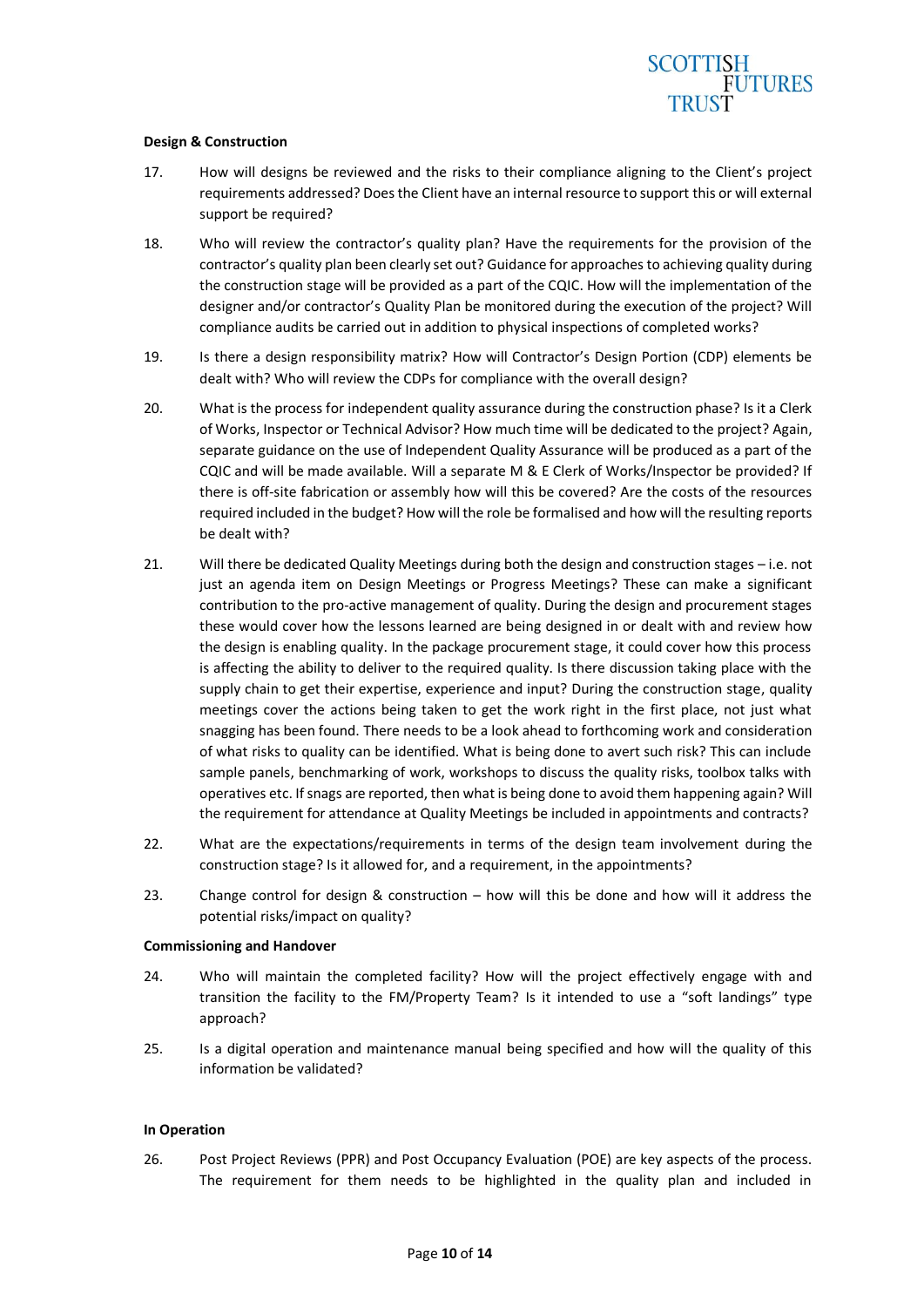

appointments and contracts. The lessons learned, both positive and negative, will be invaluable for future projects.

#### **Other Considerations**

27. Are any project level initiatives or awareness raising activities to be delivered to support cultural change amongst stakeholders in support of the delivery of construction quality – workshops, communications etc.

The list of questions above are not exhaustive and early engagement with the project team should be carried out to develop a proportionate, project specific quality approach.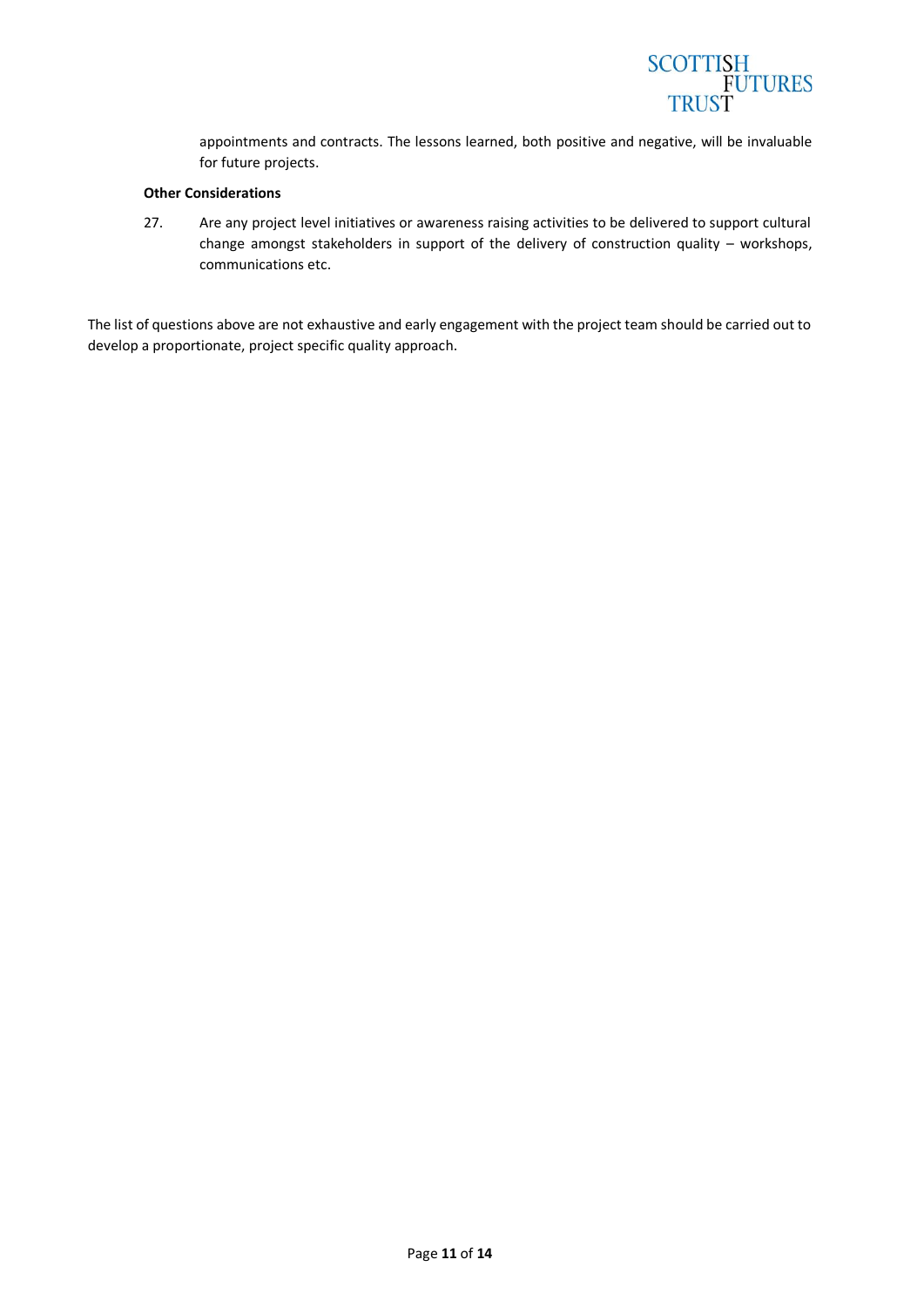# SCOTTISH<br>FUTURES<br>TRUST

#### **Appendix 1 – Table of Links to Supporting Advice**

Referenced in the body of this guide -

| Page           | <b>Title</b>                                                                            | Link                                                                                                  |
|----------------|-----------------------------------------------------------------------------------------|-------------------------------------------------------------------------------------------------------|
| $\overline{2}$ | Get It Right<br>Initiative                                                              | https://getitright.uk.com/reports                                                                     |
| 3              | Scottish<br>Government<br>Construction<br>Phase<br>Handbook -<br>Chapter 3 -<br>Quality | https://www.gov.scot/publications/construction-phase-handbook/pages/3/#page-top                       |
| 6              | Infrastructure<br>Technology<br>Navigator                                               | https://infratech.scottishfuturestrust.org.uk/                                                        |
| 6              | Standard<br>Information<br>Management<br>Plan (SIMP)                                    | https://bimportal.scottishfuturestrust.org.uk/level1/stage/8/task/64                                  |
| 8              | <b>Baseline</b><br>Skillset<br>Toolkit                                                  | https://www.scottishfuturestrust.org.uk/publications/search?q=baseline+skillset                       |
| 9              | Construction<br>Quality<br>Assurance<br>Initiative                                      | https://www.scottishfuturestrust.org.uk/storage/uploads/constructionqualityassuranceinitiativepdf.pdf |
| 9              | Benefits and<br>Evaluation<br>Framework                                                 | https://www.scottishfuturestrust.org.uk/storage/uploads/sftframework18052021.pdf                      |

Other advice and guidance -

| <b>Description</b> | Link                                                                              |
|--------------------|-----------------------------------------------------------------------------------|
| CIOB Improving     | https://www.ciob.org/industry/politics-government/campaigns/construction-quality- |
| Quality in         | commission?gclid=CjwKCAiA24SPBhB0EiwAjBgkhp8eJvccoMeR_9Rlh0vaEmt1ex-              |
| Construction       | Rw9qT9AFTYeGTCWyn3ogywQFEQRoCLOoQAvD BwE                                          |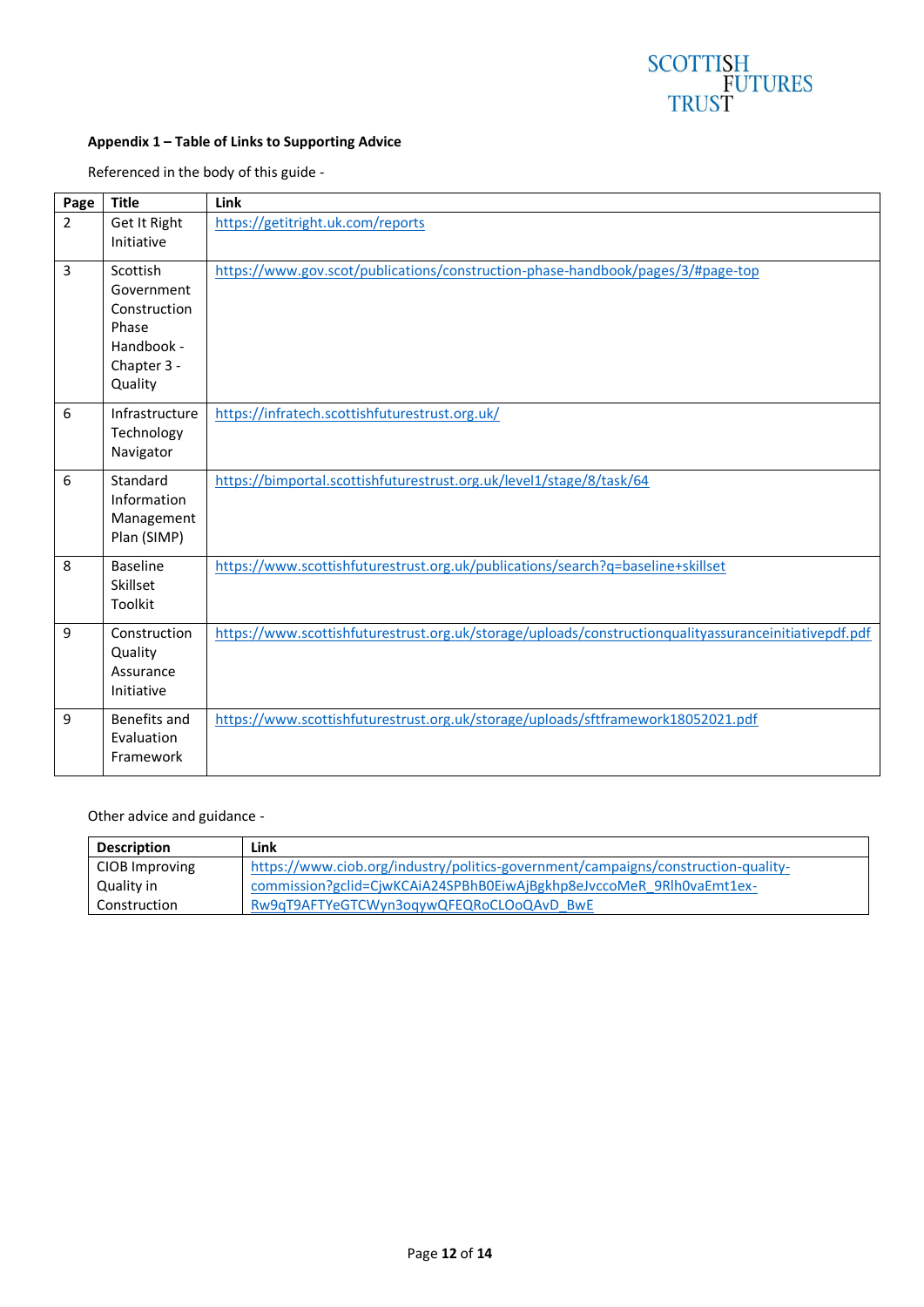

#### **Appendix 2 – Case Studies**

Case studies of projects which have adopted effective and proactive management of quality will be provided at a later date. These will be on the CQIC website.